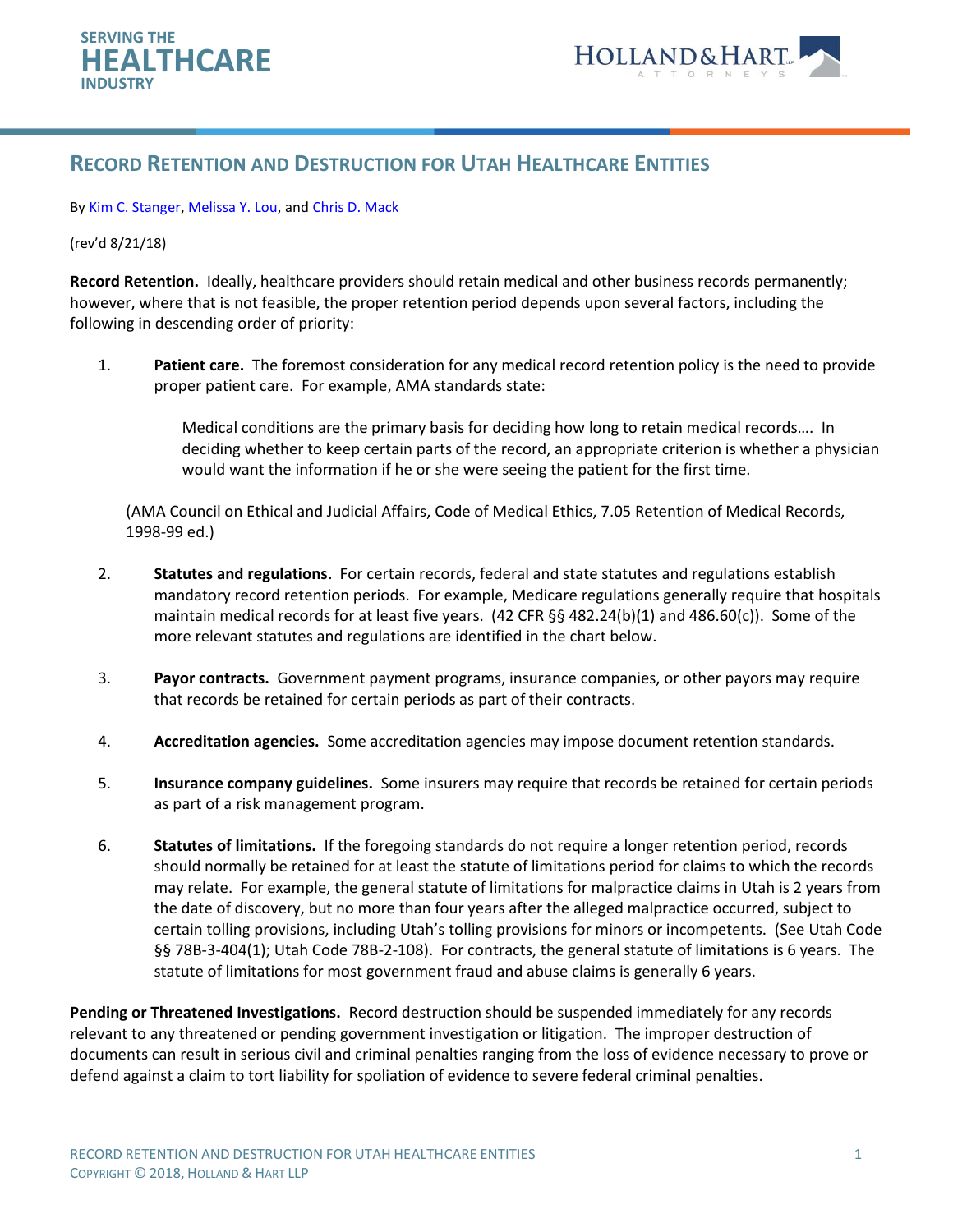## **HEALTHCARE SERVING THE INDUSTRY**



**Document Destruction.** The HIPAA privacy and security rules require that covered entities implement appropriate administrative, physical, and technical safeguards to protect health information. Covered entities must enter business associate contracts with entities that maintain or destroy documents on behalf of the covered entity. The documents must be destroyed in a manner that will protect against improper disclosure.

**Record Retention Policies.** Hospitals and other health care providers should establish a written records retention and destruction policy for several reasons. First and foremost, the policy will help ensure that records are maintained for the appropriate time period to facilitate patient care and comply with relevant statutes, regulations, contracts, and accreditation standards. Second, HIPAA generally requires that covered entities establish appropriate retention and destruction policies for electronic health information. (*See, e.g*., 45 CFR § 312(c)(1)). Third, compliance with a proper records retention policy will help establish a defense against any claim or allegation of improper destruction of records. The written policies and procedures should:

- 1. Establish the length of time that relevant categories of records will be kept.
- 2. Establish the medium in which the records will be kept (e.g., paper, microfilm, electronic, etc.).
- 3. Define which records will be kept onsite and which are kept offsite.
- 4. Designate a person to be responsible for deciding what to keep and destroy.
- 5. Log the records that have been destroyed, and the date and method of destruction.
- 6. Provide for a method of disposal (e.g., shredding or incinerating) that destroys all information in the record and prevents inadvertent or intentional disclosure of the information consistent with HIPAA and similar state and federal laws.

**Business Associates.** To the extent that a healthcare provider uses an outside entity to assist with records retention or destruction, the health care provider must ensure that it has a HIPAA-compliant business associate contract with the entity.

**Suggested Document Retention Periods.** The following chart summarizes suggested retention periods for various records along with supporting citations. For some records, we recommend a longer period than a particular statute might allow. For example, even though a statute might require the retention of a medical record for only five years, it may be advisable to retain the records for ten years due to the statute of limitations for federal fraud and abuse claims. **Caution: record retention requirements may vary by provider type and applicable state or federal laws. Providers should confirm the record retention requirements applicable to their situation and discuss record retention with relevant stakeholders, including clinical personnel, risk management, finance, human resources, compliance, legal,** *etc.*

|                              |                   | <b>Retention</b>       |                          |
|------------------------------|-------------------|------------------------|--------------------------|
| <b>Record Description</b>    | <b>Department</b> | <b>Recommendations</b> | <b>Authority/Comment</b> |
| <b>ADMINISTRATION</b>        |                   |                        |                          |
| Organizational or governance | Administration    | Permanent              | 31 USC §§ 3729, 3731(b)  |
| records, e.g.,               |                   |                        |                          |
| -Articles of incorporation   |                   |                        | Utah Code § 16-6a-1601   |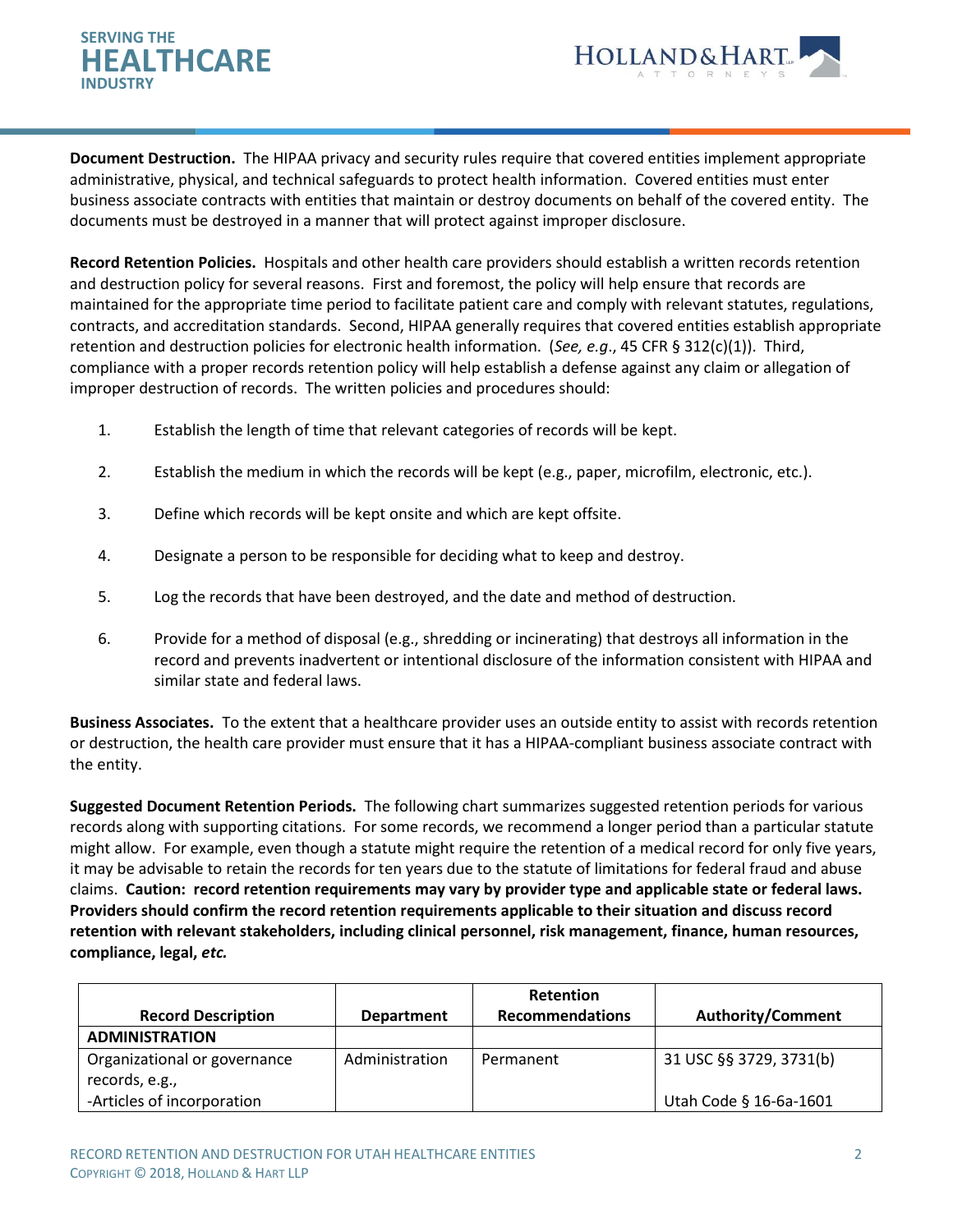



|                              |                   | Retention                                   |                          |
|------------------------------|-------------------|---------------------------------------------|--------------------------|
| <b>Record Description</b>    | <b>Department</b> | <b>Recommendations</b>                      | <b>Authority/Comment</b> |
| -Bylaws                      |                   |                                             | Utah Code § 16-10a-1601  |
| -Operating agreements        |                   |                                             |                          |
| -Board meeting minutes       |                   |                                             | AHIMA guidelines         |
| -Shareholder meeting minutes |                   |                                             |                          |
| -Board resolutions           |                   |                                             |                          |
| -Annual reports              |                   |                                             |                          |
| -Appraisal reports           |                   |                                             |                          |
| Property records, e.g.:      | Administration    | Permanent                                   | AHIMA guidelines         |
| -Deeds                       |                   |                                             |                          |
| -Titles                      |                   |                                             |                          |
| -Licenses                    | Administration    | Permanent                                   | AHIMA guidelines         |
| -Permits                     |                   |                                             |                          |
| <b>Construction records</b>  | Administration    | Permanent                                   | Utah Code § 78B-2-309(2) |
|                              |                   |                                             | AHIMA guidelines         |
| Correspondence               | Administration    | Depends on the subject                      | 31 USC §§ 3729, 3731(b)  |
|                              |                   | matter; however, as a                       | Utah Code § 78B-2-309(2) |
|                              |                   | general rule, maintain                      | <b>AHIMA</b> guidelines  |
|                              |                   | significant                                 |                          |
|                              |                   | correspondence for at                       |                          |
|                              |                   | least 6 years.                              |                          |
| Admission register           |                   | Permanent except that                       | <b>AHIMA</b> guidelines  |
|                              |                   | daily and monthly                           |                          |
|                              |                   | reports can be                              |                          |
|                              |                   | destroyed after year-<br>end statistics are |                          |
|                              |                   | compiled.                                   |                          |
| -Contracts                   | Administration    | 6 years from last                           | 31 USC §§ 3729, 3731(b)  |
| -Leases                      |                   | effective date,                             | Utah Code § 78B-2-309(2) |
|                              |                   | including any warranty                      | <b>AHIMA</b> guidelines  |
|                              |                   | period.                                     |                          |
| Policies and procedures      | Administration    | 6 years from last                           | 31 USC §§ 3729, 3731(b)  |
|                              |                   | effective date.                             | AHIMA guidelines         |
| Daily census                 | Administration    | 5 years                                     | AHIMA guidelines         |
| Reports from departments     | Administration    | Generally 3 years                           | AHIMA guidelines         |
|                              |                   | except that reports                         |                          |
|                              |                   | that implicate fraud                        |                          |
|                              |                   | and abuse issues                            |                          |
|                              |                   | should be retained for                      |                          |
|                              |                   | at least 6 years. Many                      |                          |
|                              |                   | daily and non-annual                        |                          |
|                              |                   | reports may be                              |                          |
|                              |                   | destroyed after year-                       |                          |
|                              |                   | end statistics are                          |                          |
|                              |                   | compiled.                                   |                          |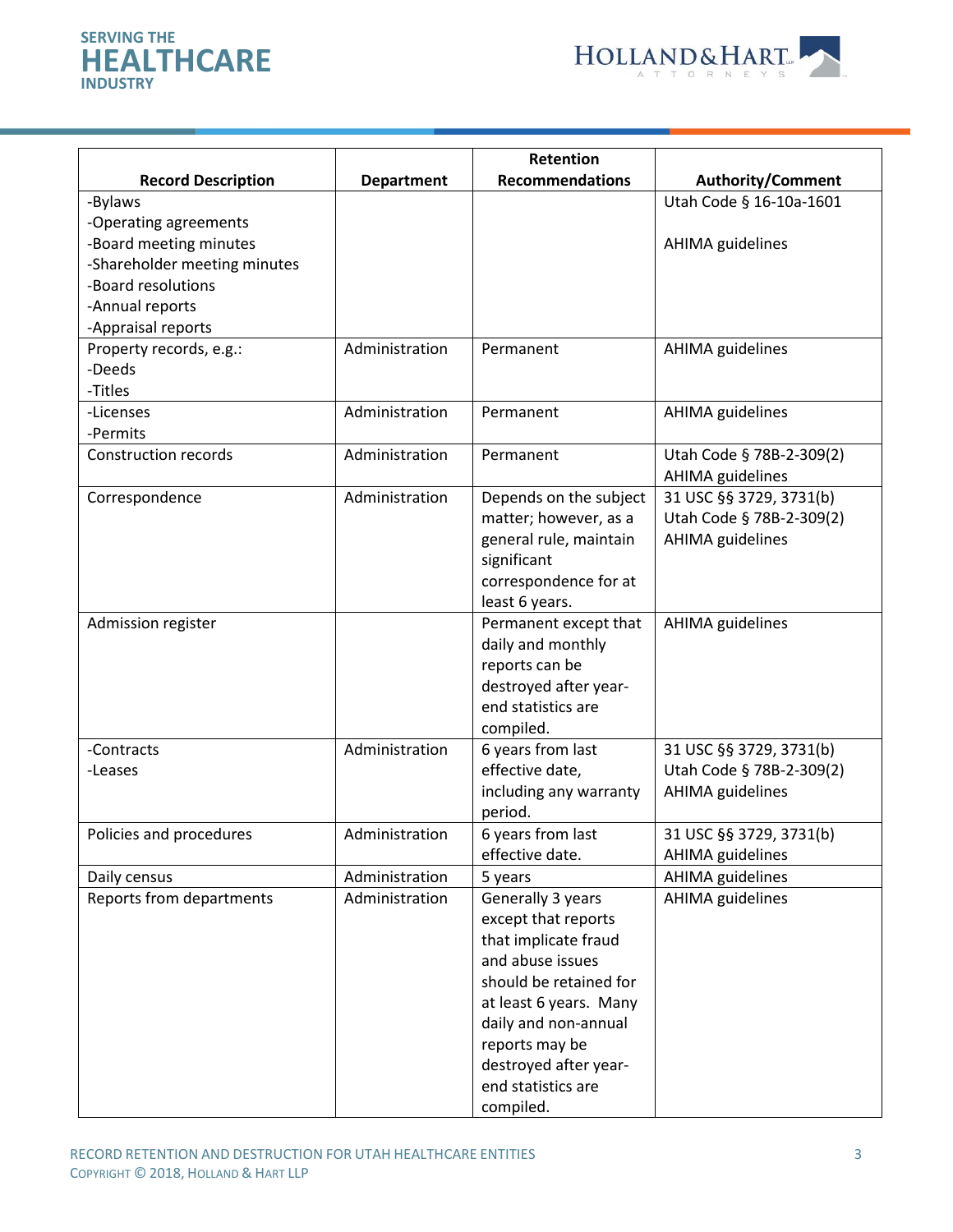



|                                                                                                                                                                                                                        |                                     | Retention                                                                       |                                                                                                                                                                                                                                                                                                                                                                                                                    |
|------------------------------------------------------------------------------------------------------------------------------------------------------------------------------------------------------------------------|-------------------------------------|---------------------------------------------------------------------------------|--------------------------------------------------------------------------------------------------------------------------------------------------------------------------------------------------------------------------------------------------------------------------------------------------------------------------------------------------------------------------------------------------------------------|
| <b>Record Description</b>                                                                                                                                                                                              | <b>Department</b>                   | <b>Recommendations</b>                                                          | <b>Authority/Comment</b>                                                                                                                                                                                                                                                                                                                                                                                           |
| Statistics on admissions, services                                                                                                                                                                                     | Administration                      | Permanent                                                                       | <b>AHIMA</b> guidelines                                                                                                                                                                                                                                                                                                                                                                                            |
| or discharges                                                                                                                                                                                                          |                                     |                                                                                 |                                                                                                                                                                                                                                                                                                                                                                                                                    |
| <b>BUSINESS AND FINANCE</b>                                                                                                                                                                                            |                                     |                                                                                 |                                                                                                                                                                                                                                                                                                                                                                                                                    |
| <b>RECORDS</b>                                                                                                                                                                                                         |                                     |                                                                                 |                                                                                                                                                                                                                                                                                                                                                                                                                    |
| General financial records, e.g.,<br>-Accounts payable/receivable<br>-Patient accounts<br>-Financial reports<br>-Financial audits<br>-Bank records (statements,<br>checks, etc.)<br>-Budgets                            | Finance                             | 10 years                                                                        | 31 USC §§ 3729, 3731(b)<br>(statute of limitations for<br>False Claims Act is 6 years<br>from submission of claim or 3<br>years after date material facts<br>are known or reasonably<br>should have been known by<br>gov't official, but not more<br>than 10 years after date of<br>violation)<br>Utah Code § 16-6a-1601(2),<br>1601(5)(1)<br>Utah Code § 16-10a-1601(2),<br>1601(5)(g)<br><b>AHIMA</b> guidelines |
| Daily census                                                                                                                                                                                                           |                                     | 6 years                                                                         | AHIMA guidelines                                                                                                                                                                                                                                                                                                                                                                                                   |
| Employment and social security<br>taxes                                                                                                                                                                                |                                     | 4 years after taxes due<br>(or paid, if paid after<br>due date) or claim filed. | 26 CFR § 31.6001-1(e)                                                                                                                                                                                                                                                                                                                                                                                              |
| ERISA benefit plan records                                                                                                                                                                                             |                                     | Date of filing plus 6<br>years                                                  | 29 USC § 1027                                                                                                                                                                                                                                                                                                                                                                                                      |
|                                                                                                                                                                                                                        |                                     |                                                                                 |                                                                                                                                                                                                                                                                                                                                                                                                                    |
| <b>COMPLIANCE RECORDS</b>                                                                                                                                                                                              |                                     |                                                                                 |                                                                                                                                                                                                                                                                                                                                                                                                                    |
| Compliance documentation, e.g.,<br>-Policies and procedures;<br>-Employee training;<br>-Auditing and monitoring;<br>-Reports of problems;<br>-Investigations;<br>-Correspondence with regulators;<br>-Self-disclosures | Compliance                          | 10 years                                                                        | 31 USC §§ 3729, 3731(b)                                                                                                                                                                                                                                                                                                                                                                                            |
| HIPAA records, e.g.:                                                                                                                                                                                                   | Compliance,                         | 6 years from later of                                                           | 45 CFR § 164.530(j)(2)                                                                                                                                                                                                                                                                                                                                                                                             |
| -Notice of Privacy Practices<br>-Authorizations<br>-Privacy officer designation<br>-Disclosure log<br>-Patient requests<br>-Business associate contracts                                                               | Privacy, and/or<br>Security Officer | the date created or last<br>effective date                                      | 45 CFR § 164.316(b)                                                                                                                                                                                                                                                                                                                                                                                                |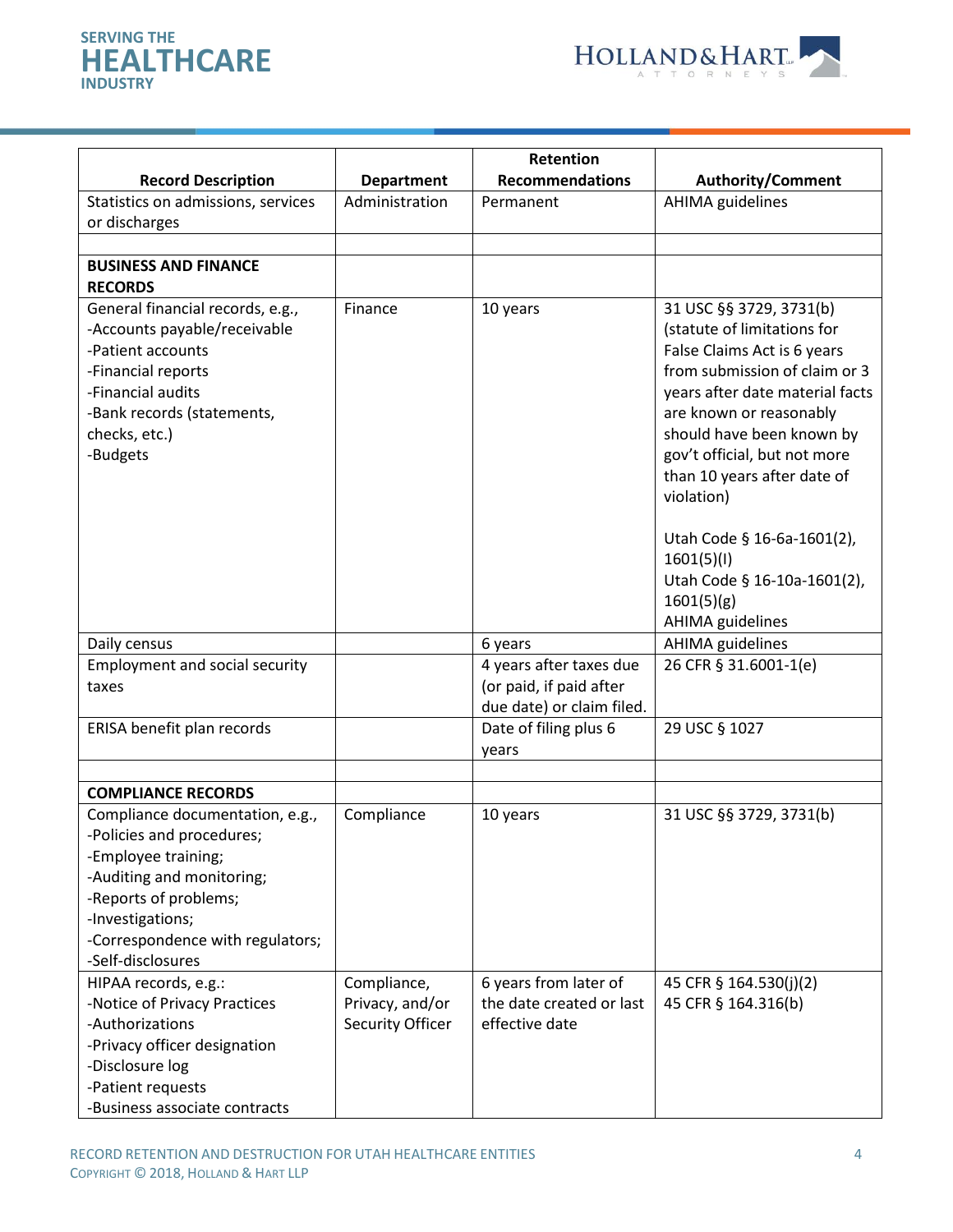



|                                   |                        | Retention               |                          |
|-----------------------------------|------------------------|-------------------------|--------------------------|
| <b>Record Description</b>         | <b>Department</b>      | <b>Recommendations</b>  | <b>Authority/Comment</b> |
| -Employee training                |                        |                         |                          |
| -Employee sanctions               |                        |                         |                          |
| -Policies and procedures          |                        |                         |                          |
| -Complaints                       |                        |                         |                          |
| -Security assessment              |                        |                         |                          |
| -Security standards               |                        |                         |                          |
| documentation                     |                        |                         |                          |
|                                   |                        |                         |                          |
| <b>COMPREHENSIVE OUTPATIENT</b>   |                        | 5 years after patient   | 42 CFR § 485.60(c)       |
| <b>REHAB FACILITIES (CORFS)</b>   |                        | discharged              |                          |
|                                   |                        |                         |                          |
| <b>DIETARY SERVICES (Assisted</b> | Records of             | 90 days                 | UAC 432-300-18(2)(d)     |
| Living, Nursing Care, and Small   | menus served           |                         | UAC 432-270-22(3)(d)     |
| <b>Health Care Facilities)</b>    |                        |                         | UAC 432-150-24(3)(b)     |
|                                   |                        |                         |                          |
| <b>EMERGENCY</b>                  |                        |                         |                          |
| -List of on-call physicians       | <b>Emergency Dept.</b> | 5 years                 | 42 USC § 1395dd(d)(2)(C) |
| -Central log of emergency         |                        |                         | 42 CFR § 489.20(r)       |
| patients                          |                        |                         |                          |
|                                   |                        |                         |                          |
| <b>HOME HEALTH AGENCY</b>         |                        | 5 years after the month | 42 CFR § 484.110(c).     |
|                                   |                        | the cost report to      |                          |
|                                   |                        | which the records       |                          |
|                                   |                        | apply is filed.         |                          |
| <b>HOUSEKEEPING</b>               |                        |                         |                          |
| Housekeeping contracts            | Materials              | 6 years (written        | Utah Code § 78B-2-309(2) |
|                                   | Management             | contracts)              |                          |
|                                   |                        |                         |                          |
| HUMAN RESOURCES/PERSONNEL         |                        |                         |                          |
| Employment info (FLSA), e.g.:     | Human                  | 5 years from date of    | Utah Code § 34-28-10     |
| -Payroll                          | Resources              | last employment for     | Utah Code § 34-40-201    |
| -Job descriptions                 |                        | written contracts       | 29 CFR § 516.2-.6        |
| -Wages                            |                        |                         | 29 CFR § 1627.3          |
| -Job evaluations                  |                        | 4 years from date of    |                          |
| -Employment contracts             |                        | last employment for     |                          |
| -Time cards                       |                        | oral contracts          |                          |
| -Wage rate schedule               |                        |                         |                          |
| $-W-2s$                           |                        |                         |                          |
| $-W-4s$                           |                        |                         |                          |
| Employment actions, e.g.:         | Human                  | 5 years from date of    | 29 CFR § 1602.14,        |
| -Hiring                           | Resources              | last employment for     | 29 CFR § 1627.3          |
| -Promotion                        |                        | written contracts       |                          |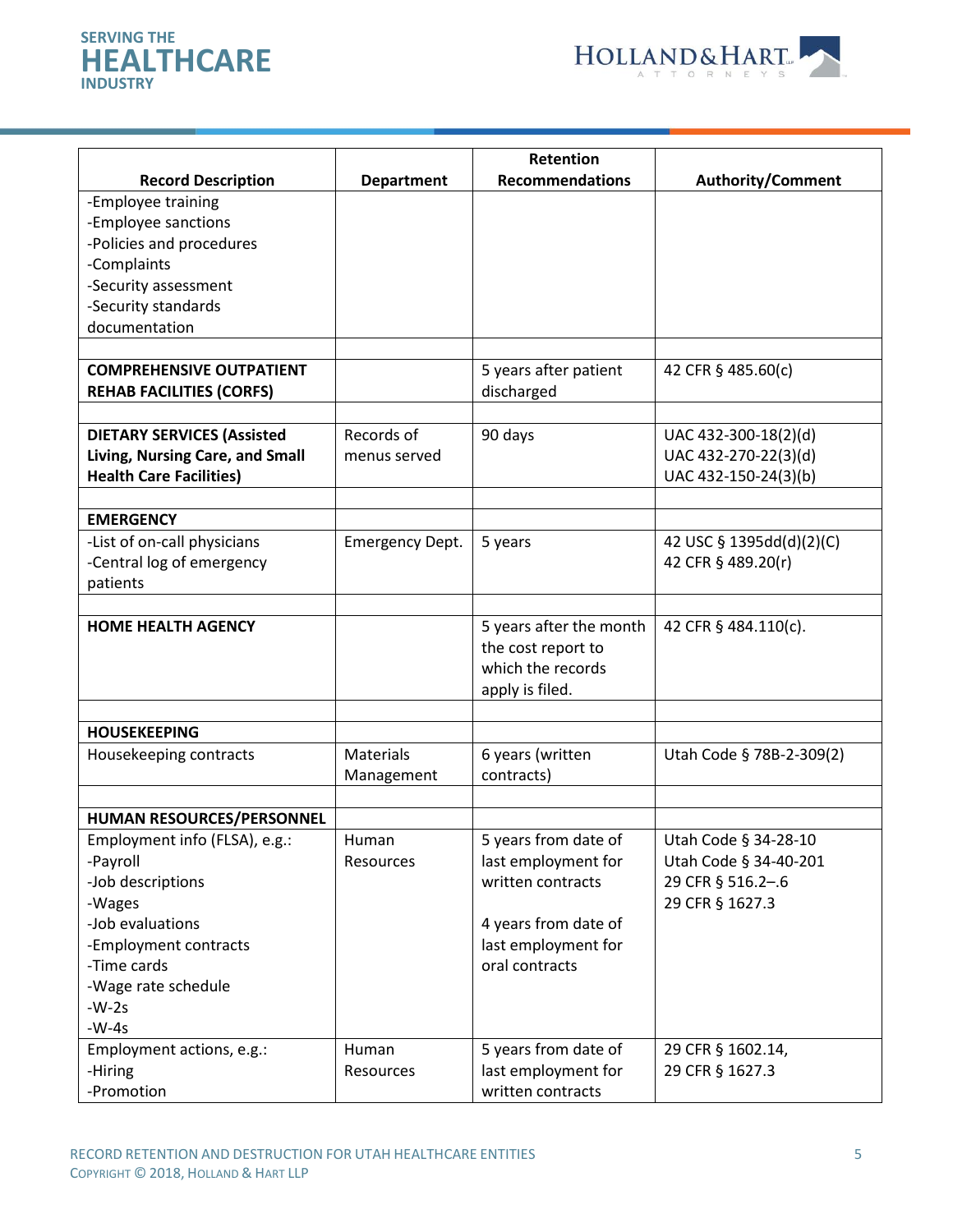



|                                  |                   | Retention                 |                              |
|----------------------------------|-------------------|---------------------------|------------------------------|
| <b>Record Description</b>        | <b>Department</b> | <b>Recommendations</b>    | <b>Authority/Comment</b>     |
| -Demotion                        |                   |                           |                              |
| -Transfer                        |                   | 4 years from date of      |                              |
| -Termination                     |                   | last employment for       |                              |
| -Layoff                          |                   | oral contracts            |                              |
| =Pay rates or compensation terms |                   |                           |                              |
|                                  |                   | Except to the extent      |                              |
|                                  |                   | required by law, Utah     |                              |
|                                  |                   | law prohibits             |                              |
|                                  |                   | employers from            |                              |
|                                  |                   | retaining information     |                              |
|                                  |                   | collected about a job     |                              |
|                                  |                   | applicant through an      |                              |
|                                  |                   | initial selection process |                              |
|                                  |                   | for more than two         |                              |
|                                  |                   | years, if the applicant   |                              |
|                                  |                   | was not hired during      |                              |
|                                  |                   | the two-year period.      |                              |
| Records related to employment    | Human             | 4 years                   | 26 CFR § 31.6001-1(e)(2)     |
| taxes                            | Resources         |                           |                              |
| Medical and exposure records     | Human             | 30 years from date of     | 29 CFR § 1910.1020(d)(1)     |
| pertaining to employee exposure  | Resources         | last employment           | 29 CFR § 1926.33             |
| to toxic substances or harmful   |                   |                           |                              |
| physical agents (OSHA), e.g.:    |                   |                           |                              |
| -Employment questionnaires or -  |                   |                           |                              |
| histories;                       |                   |                           |                              |
| -Employment medical exams;       |                   |                           |                              |
| -First aid records;              |                   |                           |                              |
| -Medical opinions or diagnoses;  |                   |                           |                              |
| -Descriptions of treatments and  |                   |                           |                              |
| prescriptions;                   |                   |                           |                              |
| -Medical complaints              |                   |                           |                              |
|                                  |                   |                           |                              |
| <b>LABORATORY</b>                |                   |                           |                              |
| General                          | Laboratory        | 6 years after test        | 31 USC §§ 3729, 3731(b)      |
|                                  |                   |                           | 42 CFR § 493.1105(a)         |
|                                  |                   |                           | UAC 432-100-34(4)(c),        |
|                                  |                   |                           | 34(5)(h)                     |
|                                  |                   |                           | AHIMA guidelines             |
| Immunohematology                 | Laboratory        | Later of 10 years after   | 42 CFR § 493.1105(a)(3)(ii), |
|                                  |                   | records of processing     | (6)(i)                       |
|                                  |                   | have been completed       | 21 CFR § 606.160(d)          |
|                                  |                   | or 6 months after the     |                              |
|                                  |                   | latest expiration date.   |                              |
| Pathology                        | Laboratory        | 10 years after report     | 42 CFR § 493.1105(a)(6)(ii)  |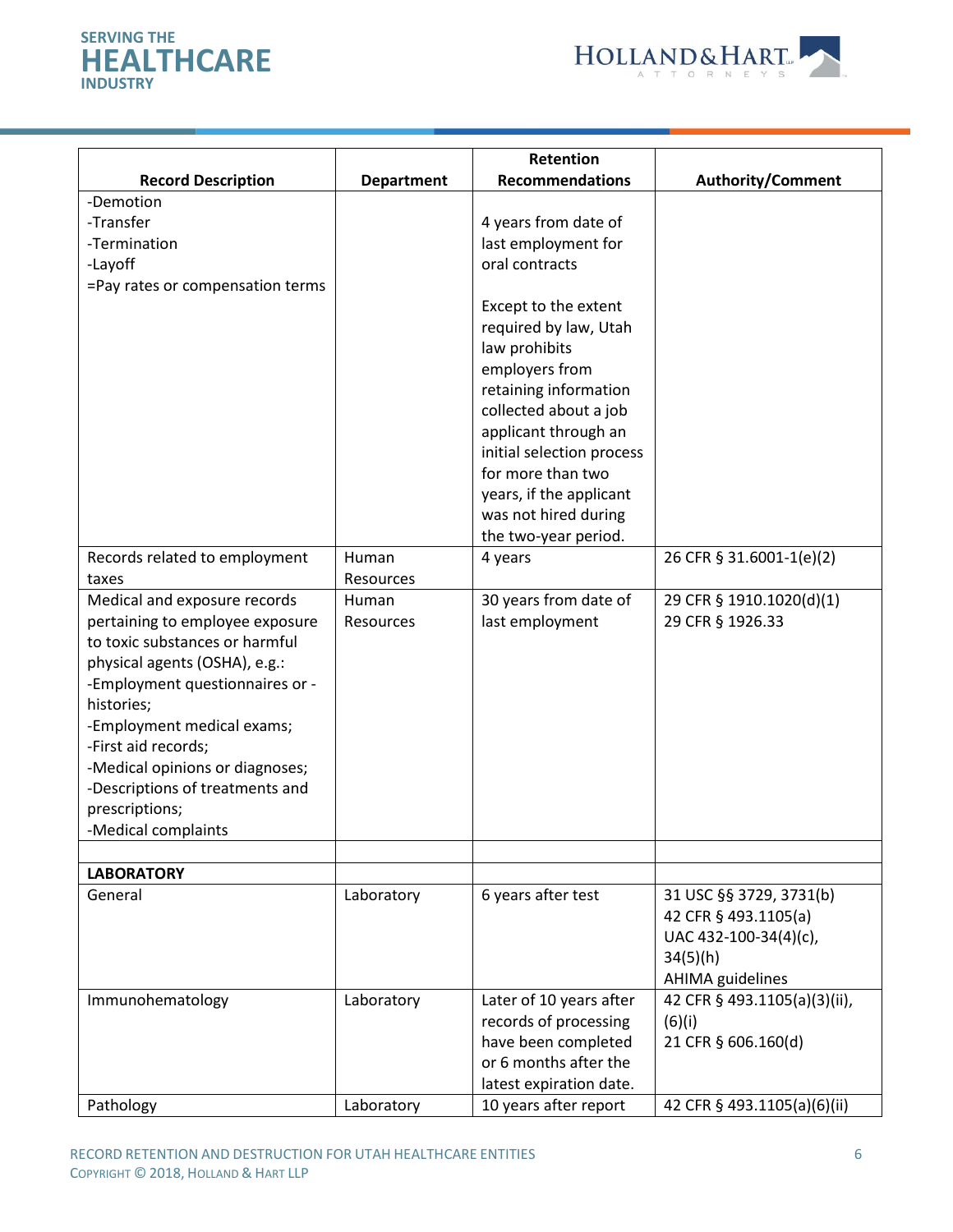



|                                                   |                               | Retention                                                                                                      |                                                                                               |
|---------------------------------------------------|-------------------------------|----------------------------------------------------------------------------------------------------------------|-----------------------------------------------------------------------------------------------|
| <b>Record Description</b>                         | <b>Department</b>             | <b>Recommendations</b>                                                                                         | <b>Authority/Comment</b>                                                                      |
| Specimen blocks                                   | Laboratory                    | 2 years after<br>examination                                                                                   | 42 CFR 493.1105(a)(7)(ii)                                                                     |
| <b>Stained slides</b>                             | Laboratory                    | 10 years after<br>examination                                                                                  | 42 CFR 493.1105(a)(7)(i)(B)                                                                   |
| <b>MARKETING AND PUBLIC</b><br><b>RELATIONS</b>   |                               |                                                                                                                |                                                                                               |
| Marketing materials                               | Marketing/Public<br>Relations | 6 years from last<br>effective date                                                                            | 31 USC §§ 3729, 3731(b)<br>42 CFR § 1003.1570                                                 |
|                                                   |                               |                                                                                                                | Utah Code § 78B-2-309(2)<br>Utah Code § 78B-2-307(1)(a)                                       |
|                                                   |                               |                                                                                                                | <b>AHIMA Guidelines</b>                                                                       |
| Contributor records;<br>Publications              | <b>Public Relations</b>       | Permanent                                                                                                      | <b>AHIMA Guidelines</b>                                                                       |
|                                                   |                               |                                                                                                                |                                                                                               |
| <b>MEDICAL RECORDS</b>                            |                               |                                                                                                                |                                                                                               |
| General                                           | <b>Medical Records</b>        | 10 years from date of<br>last contact with<br>provider.                                                        | 31 USC §§ 3729, 3731(b)<br>42 CFR § 482.24(b)(1)<br>42 CFR § 485.60(c)<br>42 CFR § 485.638(c) |
|                                                   |                               | If that is not practical,<br>the records should be<br>kept for a minimum of                                    | 42 CFR § 1003.1570<br>UAC 432-100-34(4)(c)                                                    |
|                                                   |                               | the later of 7 years<br>from the relevant<br>patient encounter.                                                |                                                                                               |
| Abortions and related medical                     | <b>Medical Records</b>        | At least seven years or                                                                                        | 42 CFR § 50.309                                                                               |
| services documentation                            |                               | majority plus two<br>years, whichever is<br>longer.                                                            | UAC 432-600-21(7)                                                                             |
| <b>Birthing Centers</b>                           | <b>Medical Records</b>        | At least five years or<br>majority plus three<br>years (including<br>newborn infants),<br>whichever is longer. | UAC 432-550-20(5)                                                                             |
| End stage renal disease (ESRD)<br>services        | <b>Medical Records</b>        | At least seven years or<br>majority plus two<br>years, whichever is<br>longer.                                 | UAC 432-650-11(2)                                                                             |
| <b>Freestanding Ambulatory Surgical</b><br>Center | <b>Medical Records</b>        | At least seven years or<br>majority plus three                                                                 | UAC 432-500-22(4)                                                                             |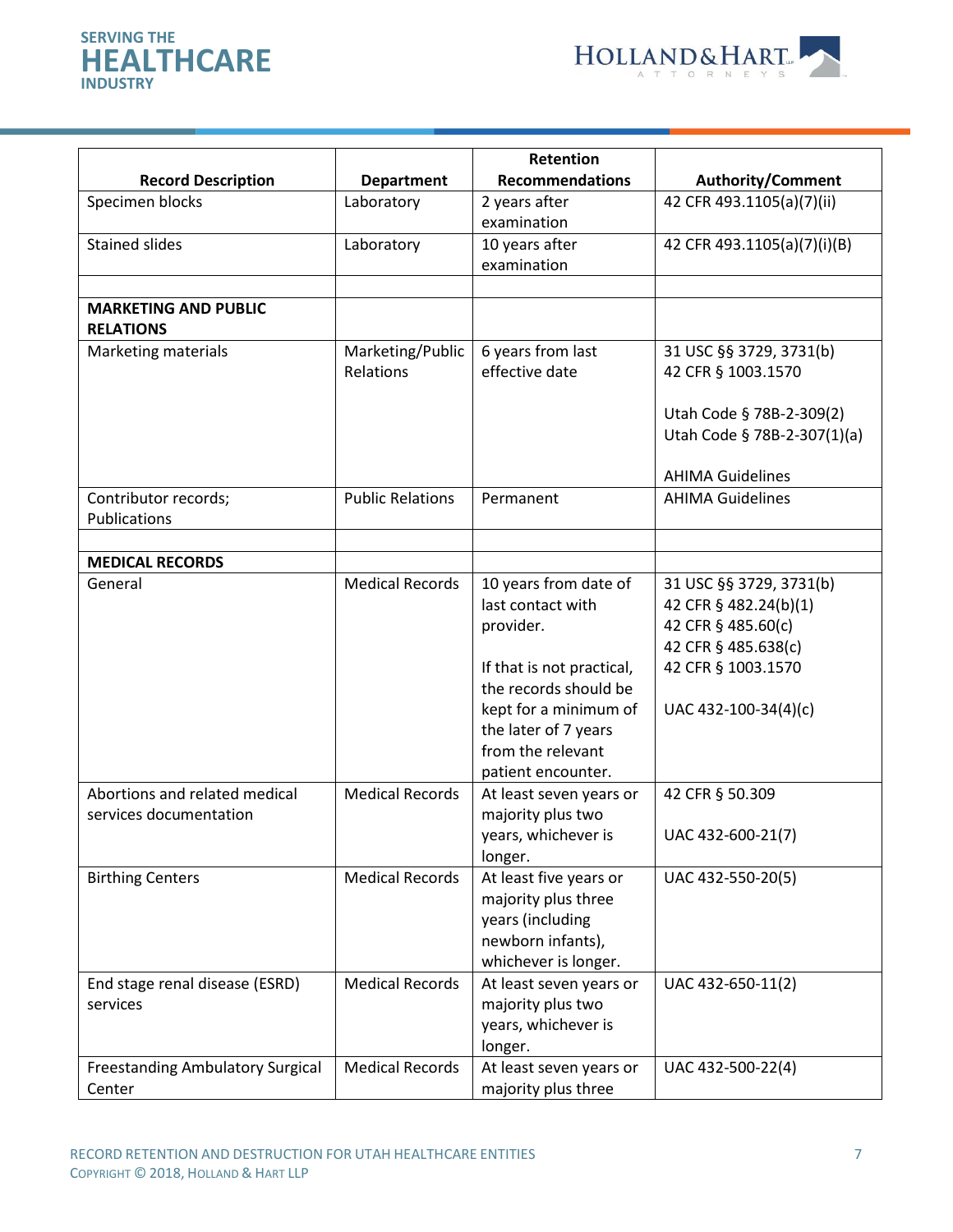



| <b>Record Description</b>                                       | <b>Department</b>              | Retention<br><b>Recommendations</b>                                                                 | <b>Authority/Comment</b>                                               |
|-----------------------------------------------------------------|--------------------------------|-----------------------------------------------------------------------------------------------------|------------------------------------------------------------------------|
|                                                                 |                                | years, whichever is<br>longer.                                                                      |                                                                        |
| Mentally retarded patients                                      | <b>Medical Records</b>         | At least seven years or<br>majority plus two<br>years, whichever is<br>longer.                      | UAC 432-152-29(5)                                                      |
| Mammography                                                     | <b>Medical Records</b>         | 5 years or not less than<br>10 years if no<br>additional<br>mammograms are<br>performed at facility | 21 CFR § 900.12(c)(4)(i)<br>UAC 432-950-13(6)                          |
| Nuclear medicine                                                | <b>Medical Records</b>         | 5 years                                                                                             | 42 CFR § 482.53(d)(1)                                                  |
| Psychiatric                                                     | <b>Medical Records</b>         | 6 years                                                                                             | 42 CFR § 482.61                                                        |
| Radiology, including x-rays                                     | <b>Medical Records</b>         | At least seven years or<br>majority plus four<br>years, whichever is<br>longer.                     | 42 CFR § 482.26(d)<br>UAC 432-100-34(4)(c),<br>$34(5)(h)$ , $34(5)(n)$ |
| Registries of births and deaths                                 | <b>Medical Records</b>         | Permanent                                                                                           | <b>AHIMA</b> guidelines                                                |
| Small Health Care Facility (4-16<br>beds)                       | <b>Medical Records</b>         | At least seven years or<br>majority plus two<br>years, whichever is<br>longer.                      | UAC 432-200-28(2)<br>UAC 432-300-9(5)                                  |
| Transfer records (patients<br>transferred to and from hospital) | <b>Medical Records</b>         | 5 years from transfer.                                                                              | 42 CFR § 489.20(r)(1)                                                  |
| Therapy records                                                 | <b>Medical Records</b>         | At least seven years or<br>majority plus four<br>years, whichever is<br>longer.                     | 42 CFR § 485.721(d)<br>UAC 432-100-34(4)(c),<br>34(5)(p)               |
| Immunization and vaccination                                    | <b>Medical Records</b>         | Certain information<br>concerning the vaccine<br>must be maintained in<br>a permanent file.         | 42 USC § 300aa-25(a)<br>42 USC § 300aa-11(c)                           |
|                                                                 |                                |                                                                                                     |                                                                        |
| <b>MEDICAL STAFF</b>                                            | <b>Medical Staff</b><br>Office | 30 years                                                                                            | AHIMA guidleines                                                       |
| <b>Bylaws</b><br>Rules<br>Regulations<br><b>Minutes</b>         | <b>Medical Staff</b><br>Office | Permanent                                                                                           | <b>AHIMA</b> guidelines                                                |
| Credentialing file                                              | <b>Medical Staff</b><br>Office | 30 years                                                                                            | AHIMA guidelines                                                       |
| <b>PHARMACY</b>                                                 |                                |                                                                                                     |                                                                        |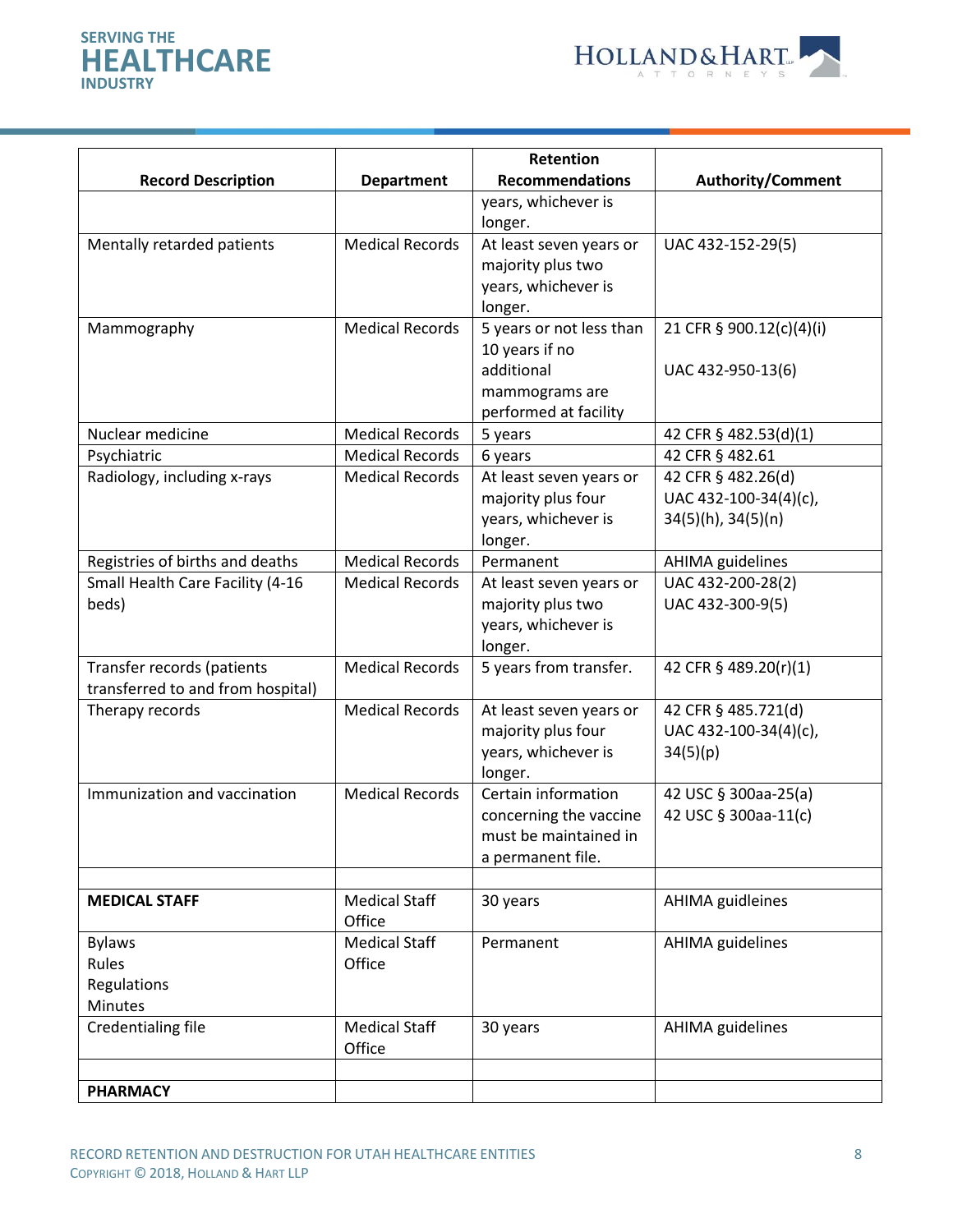



|                                    |                   | Retention                              |                               |
|------------------------------------|-------------------|----------------------------------------|-------------------------------|
| <b>Record Description</b>          | <b>Department</b> | <b>Recommendations</b>                 | <b>Authority/Comment</b>      |
| Controlled substances dispensed    | Pharmacy          | 2 years                                | 21 CFR § 1304.04(a)           |
|                                    |                   |                                        | 21 USC § 827(b)               |
|                                    |                   |                                        |                               |
| <b>RESEARCH</b>                    |                   |                                        |                               |
| Institutional review board (IRB)   | <b>IRB</b>        | 2 years after later of                 | 21 CFR § 812.140(d); see also |
| for clinical devices               |                   | the termination of the                 | 21 CFR § 312.62(e)            |
|                                    |                   | investigation or the                   |                               |
|                                    |                   | date the records are no                |                               |
|                                    |                   | longer required to                     |                               |
|                                    |                   | support a premarket                    |                               |
|                                    |                   | approval or a notice of                |                               |
|                                    |                   | product development                    |                               |
|                                    |                   | protocol completion                    |                               |
| IRB for clinical investigation     | <b>IRB</b>        | 3 years after                          | 21 CFR § 56.115(b)            |
|                                    |                   | completion of research                 | 38 CFR § 16.115(b)            |
|                                    |                   |                                        |                               |
| <b>RISK MANAGEMENT</b>             |                   |                                        |                               |
| Accident/incident reports          | <b>Risk</b>       | At least four years. If                | UAC 432-100-39(4)(c)          |
|                                    | Management        | involving a minor,                     | Utah Code § 78B-2-304(2)      |
|                                    |                   | majority plus four                     | Utah Code § 78B-2-108         |
|                                    |                   | years. If involving a                  | Utah Code § 78B-3-404(1)      |
|                                    |                   | mentally incompetent,<br>indefinitely. |                               |
| Liability insurance policies       | Risk              | For occurrence-based                   | <b>AHIMA</b> guidelines       |
|                                    |                   | policies, 20 years after               |                               |
|                                    | Management        | expiration.                            |                               |
|                                    |                   | For claims-made                        |                               |
|                                    |                   | policies, 6 years after                |                               |
|                                    |                   | expiration.                            |                               |
| Property and casualty insurance    | <b>Risk</b>       | 6 years after expiration               | Utah Code § 78B-2-309(2)      |
| policies                           | Management        |                                        |                               |
| Medical device reports (MDR),      | Risk              | 2 years                                | 21 CFR § 803.18(c)            |
| Records of MDR reportable events   | Management        |                                        |                               |
| Medical device tracking records    | Risk              | Useful life of device                  | 21 CFR § 821.60               |
|                                    | Management        |                                        |                               |
|                                    |                   |                                        |                               |
| <b>SKILLED NURSING, LONG TERM,</b> |                   | At least seven years or                | 42 CFR § 483.70(i)(4)         |
| <b>AND INTERMEDIATE CARE</b>       |                   | majority plus four                     |                               |
|                                    |                   | years, whichever is                    | UAC 432-150-25(3)             |
|                                    |                   | longer.                                |                               |

*For questions regarding this update, please contact: Kim C. Stanger at [kcstanger@hollandhart.com](mailto:kcstanger@hollandhart.com) or at 208-383-3913. For more information, please visit [www.hollandhart.com](http://www.hollandhart.com/) o[r www.hhhealthlawblog.com.](http://www.hhhealthlawblog.com/)*